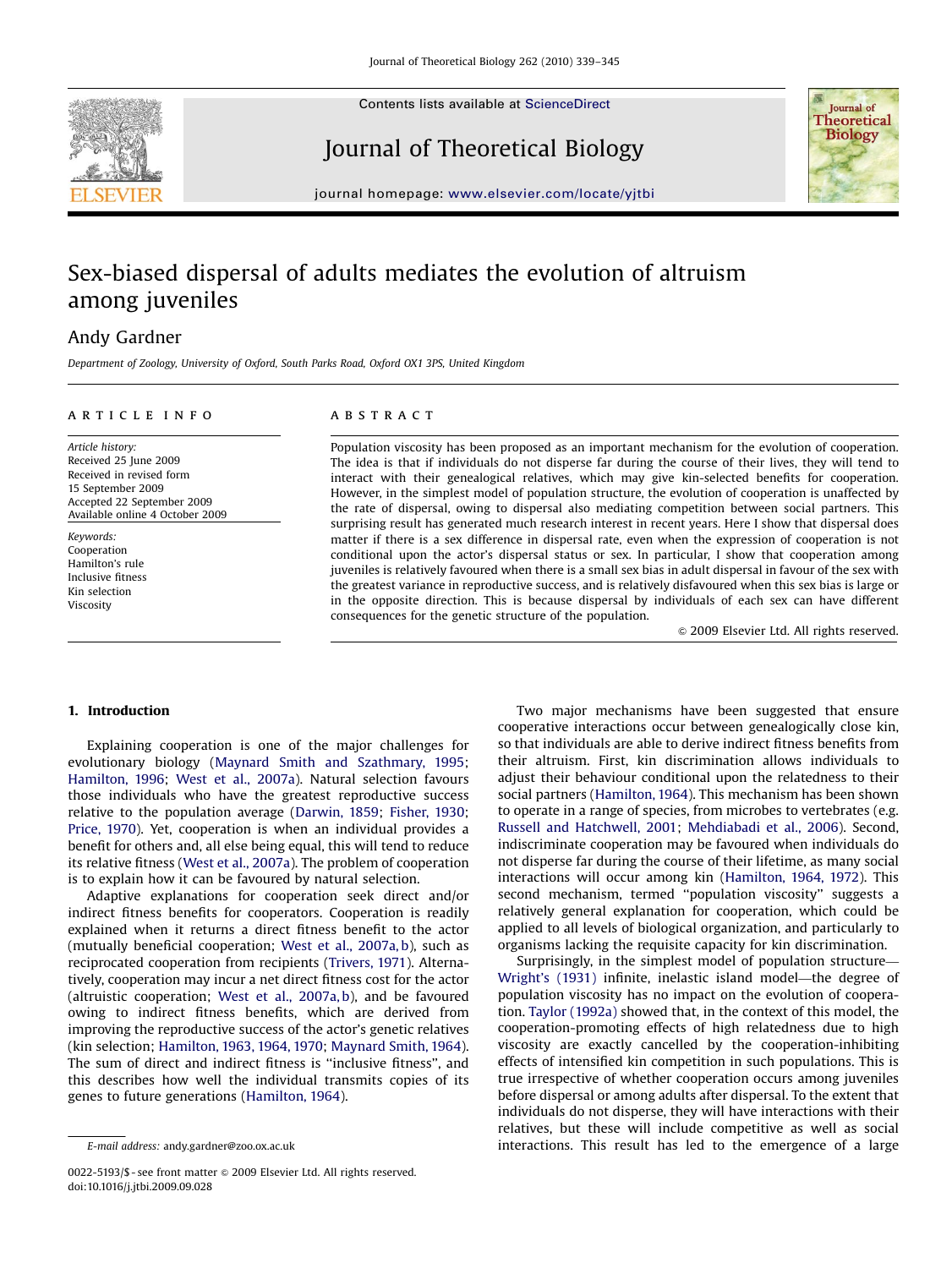<span id="page-1-0"></span>literature on how adjustments to the basic island model can decouple the effects of relatedness and kin competition, so that viscosity could favour cooperation (reviewed by [Queller, 1992;](#page-6-0) [West et al., 2002\)](#page-6-0).

A simple extension to [Taylor's \(1992a\)](#page-6-0) model is to allow organisms to adjust their social behaviour conditional upon their dispersal status [\(Perrin and Lehmann, 2001](#page-6-0); [El Mouden and](#page-6-0) [Gardner, 2008](#page-6-0)). Non-dispersers are, on average, more related to their social partners than are dispersers, and hence the former can be favoured to invest in cooperative behaviour (and the latter in harming behaviour) in viscous populations [\(El Mouden and](#page-6-0) [Gardner, 2008](#page-6-0)). When dispersal status is not known directly, any cue can be used. For example, [Johnstone and Cant \(2008\)](#page-6-0) showed that when the sexes disperse at different rates, the sex with the lower dispersal can be favoured to help while the sex with the higher dispersal can be favoured to harm.

In this article, I show that sex-biased dispersal can mediate social behaviour even in the absence of individuals responding to conditional information regarding their dispersal status. In particular, I show that the dispersal of adults mediates the evolution of altruism among juveniles, even if altruism is expressed equally in juveniles of both sexes and before dispersal occurs. This is because the dispersal of individuals of each sex can impact upon the genetic structure of the population in different ways. Altruism is relatively favoured if there is a small dispersal bias towards the sex with the greater variance in reproductive success, and is relatively disfavoured if the bias is strong or in the opposite direction. This extends the scope for population viscosity to act as a general mechanism for the evolution of cooperation in the natural world.

#### 2. Model and analysis

I consider an infinite island model ([Wright, 1931\)](#page-6-0), with each patch containing a large number of diploid juvenile individuals. Juveniles engage in social interaction, which mediates their survival to adulthood. Upon reaching maturity, surviving individuals either disperse to a random patch, or else remain in their natal patch. Adult females disperse with probability  $d_f$ , and adult males disperse with probability  $d_m$ . I assume an even sex ratio. Following dispersal, individuals engage in mating and reproduction within their patch, giving rise to the next generation of juveniles. This is [Taylor's \(1992a, pp. 355–356\)](#page-6-0) model of cooperation among juveniles before dispersal, extended to include sex-biased dispersal among adults.

The expected relative fitness of a juvenile who invests an amount  $x$  into helping, while its patchmates invest an average of  $y$ and the population as a whole invests an average of z, is

$$
W = S(x, y) \left\{ \frac{1}{2} \left( \frac{1 - d_f}{(1 - d_f)S(y, y) + d_f S(z, z)} + \frac{d_f}{S(z, z)} \right) + \frac{1}{2} \left( \frac{1 - d_m}{(1 - d_m)S(y, y) + d_m S(z, z)} + \frac{d_m}{S(z, z)} \right) \right\},
$$
(1)

where S is the probability that an individual survives to maturity (see Appendix A for derivation). I assume that helping incurs a personal survival cost (e.g.  $\partial S(x, y)/\partial x = -c < 0$ ) and improves the survival of patchmates (e.g.  $\partial S(x, y)/\partial y = b > 0$ ). Analysis of this fitness function—using the kin selection methodology of [Taylor](#page-6-0) [and Frank \(1996; see Appendix A4 for details\)](#page-6-0) reveals that natural selection favours an increase in helping when

$$
\frac{c}{b} < \frac{r - ar}{1 - ar},\tag{2}
$$

where  $r$  denotes the kin selection coefficient of relatedness between juveniles within a patch and  $a$  denotes the proportion of competition for breeding opportunities that occurs between individuals deriving from the same patch ("scale of competition"; [Frank, 1998](#page-6-0)). Below, I provide expressions for both of these quantities in terms of the model parameters.

The amount of helping that is predicted to evolve is dependent upon the details of the survival function, S. However, irrespective of such details, the expression  $A=(r-ar)/(1-ar)$  describes how an individual values the survival of its patchmates relative to its own survival. I term this quantity the ''potential for altruism'' (in the Appendix A, I show that helping is always formally altruistic in this model). In general, the potential for altruism is increased with higher relatedness (r) and decreased with higher scale of competition  $(a)$ —the motivation for costly helping is that social partners may be related, but this motivation is reduced if the beneficiaries of one's helping behaviour are likely to interfere with one's own breeding success and that of one's other relatives (Fig. 1). [Queller \(1994\)](#page-6-0) has conceived A as a type of relatedness coefficient, which measures the genetic similarity of social partners relative to one's competitors.

In the Appendix A, I show that the coefficient of relatedness is given by

$$
r = \frac{\alpha + \beta}{\alpha + \beta + (1 - \alpha)(1 - (1 - d_f)^2) + (1 - \beta)(1 - (1 - d_m)^2) + 2(1 - (1 - d_f)(1 - d_m))}
$$
\n(3)

where  $\alpha$  is the probability that two juveniles chosen at random from the same patch share the same mother and  $\beta$  is the probability that they share the same father. The parameters  $\alpha$  and  $\beta$  allow for a range of possible mating systems, including details of how many individuals of each sex find breeding success within a patch, and how equitably this breeding success is shared among breeders. A higher value of  $\alpha$  indicates fewer breeding females and/or reproduction being skewed towards one or a few of the breeding females, and a higher value of  $\beta$  indicates fewer breeding males and/or reproduction being skewed among one or a few of



Fig. 1. Relatedness and competition mediate the evolution of altruism. The potential for altruism (A; the valuation of social partners relative to self) as a function of within-patch relatedness  $(r)$  and within-patch competition  $(a)$ . The potential for altruism increases with increasing relatedness, and decreases with increasing competition.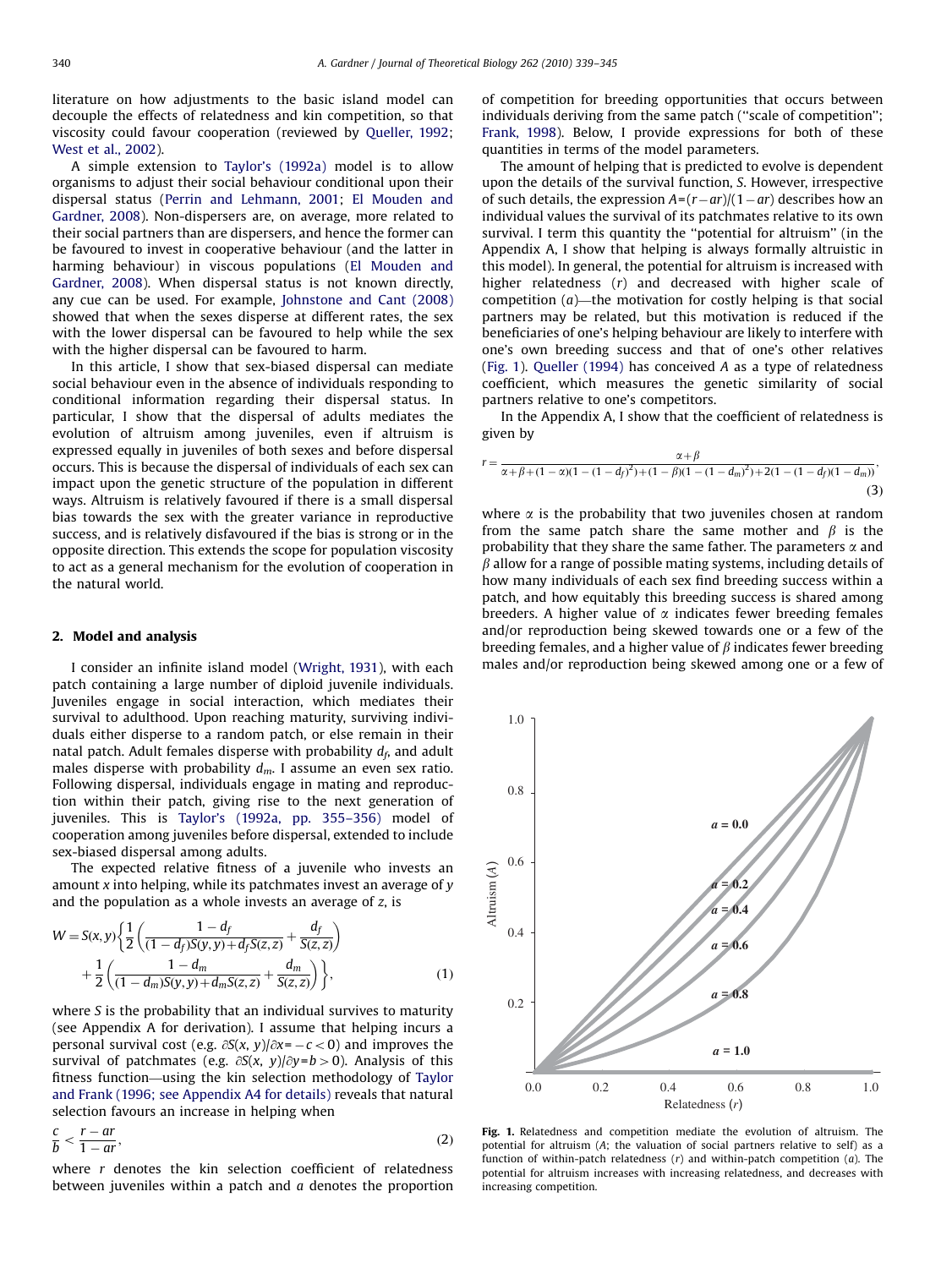the breeding males. For example, strict monogamy with  $n$  equally fecund couples in each patch gives  $\alpha = \beta = 1/n$ , whereas a harem system of  $n$  equally fecund females mated by a single male would give  $\alpha$ =1/*n* and  $\beta$ =1. In general, higher values of  $\alpha$  and  $\beta$  increase relatedness (because this increases the probability that patchmates are siblings), whereas higher values of  $d_f$  and  $d_m$  decrease relatedness (because this decreases the probability that patchmates are cousins)—as illustrated in Fig. 2. Note that relatedness is not symmetrical with respect to the dispersal rates of the two sexes: the quantitative effect of dispersal upon relatedness is different for the two sexes (e.g.  $dr/dd_f|_{df=dm=d}$ =  $-2(\alpha+\beta)(1-d)(2-\alpha)/(\alpha+\beta+(4-\alpha-\beta)(1-(1-d)^2)^2$  and dr/dd<sub>m</sub>|  $_{df=dm=d}$  = -2( $\alpha$ + $\beta$ )(1 - d)(2 -  $\beta$ )/( $\alpha$ + $\beta$ +(4 -  $\alpha$  -  $\beta$ )(1 - (1 - d)<sup>2</sup>)<sup>2</sup>, which are not equal if  $\alpha \neq \beta$ ).

In the Appendix A, I show that the scale of competition is given by

$$
a = \frac{(1 - d_f)^2 + (1 - d_m)^2}{2},\tag{4}
$$

which is a decreasing function of both male and female dispersal rates ( $d_f$  and  $d_m$ )—illustrated in [Fig. 3](#page-3-0). This is because juvenile patchmates only compete for future breeding opportunities to the extent that individuals do not disperse from their natal patch. As the total reproductive success of both sexes is constrained to be equal, all competition is within-sex. With probability  $\frac{1}{2}$  the focal individual is female, and she competes with female patchmates to the extent that neither she nor they disperse, i.e. with probability  $(1-d_f)^2$ . With probability  $\frac{1}{2}$  the focal individual is male, and he competes with male patchmates to the extent that neither he nor they disperse, i.e. with probability  $(1-d_m)^2$ . Note that the scale of competition is symmetrical with respect to the two sexes: the quantitative effect of dispersal upon scale of competition is the same for both sexes (e.g.  $da/dd_{\text{dd}t=dm=d}=da/$  $\mathrm{d}d_{m}|_{df=dm=d} = -(1-d)$ ).

Dispersal has two opposing effects on the potential for altruism. First, increased dispersal leads to a lower relatedness (Fig. 2), which acts to disfavour altruism ([Fig. 1](#page-1-0)). Second, increased dispersal leads to a reduced scale of competition ([Fig. 3\)](#page-3-0), which acts to favour altruism ([Fig. 1\)](#page-1-0). The net effect of female and male dispersal is found by substituting Eqs. (3) and (4) into the RHS of inequality (2), to yield an expression for the potential for altruism which is given purely in terms of model parameters:  $d_f d_m$ ,  $\alpha$  and  $\beta$ . This is too cumbersome to reproduce here; however, its dependence upon each of the four model parameters is illustrated graphically in [Fig. 4,](#page-4-0) and analytical expressions for some special cases are considered below.

It is useful to consider first the special case where there is no sex bias in dispersal  $(d_f = d_m = d)$ . Here, relatedness is given by  $r = [\alpha + \beta]/[\alpha + \beta + (4 - \alpha - \beta)(1 - (1 - d)^2)]$  and the scale of competition is given by  $a=(1-d)^2$ . While both relatedness and scale of competition are dependent on the rate of dispersal, and the evolution of altruism is dependent upon relatedness and scale of



Fig. 2. Dispersal mediates relatedness. Contour plots of the relatedness of patchmates (r) as a function of female dispersal (d<sub>f</sub>; abscissae), male dispersal ( $d_m$ ; ordinates), probability of maternal sibship of patchmates ( $\alpha$ ; columns) and probability of paternal sibship of patchmates ( $\beta$ ; rows), on a scale from 0 (black) to 1 (white). Relatedness is a decreasing function of both female and male dispersal, and an increasing function of both maternal and paternal sibship.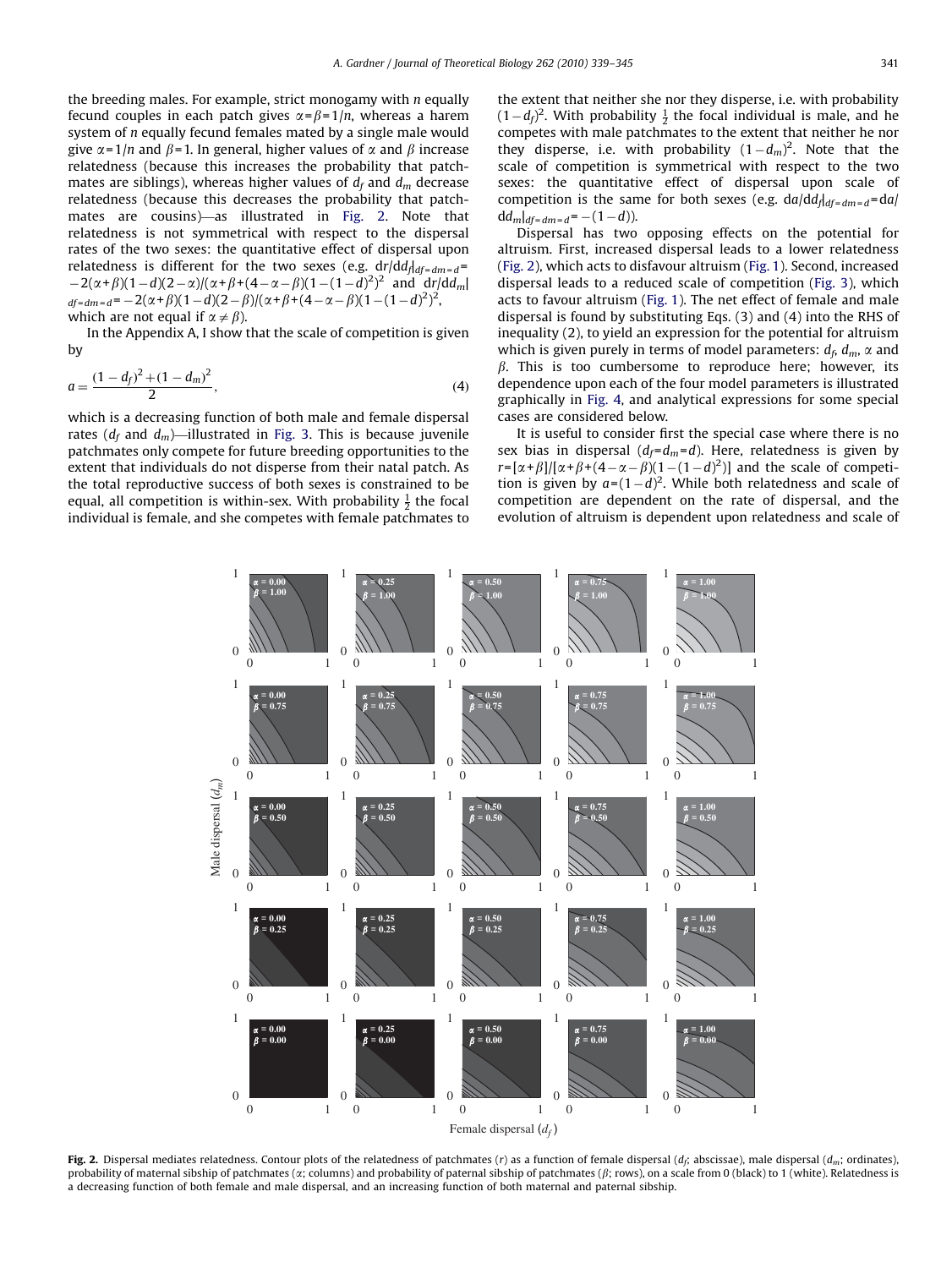<span id="page-3-0"></span>

Fig. 3. Dispersal mediates competition. Within-patch competition  $(a)$  as a function of female dispersal  $(d_f)$  and male dispersal  $(d_m)$ . Competition decreases with increasing female and male dispersal.

competition, there is no net impact of dispersal rate upon the potential for altruism, which is given by  $A = (\alpha + \beta)/4$ . This mirrors results given by [Taylor \(1992a\)](#page-6-0) and [Johnstone and Cant \(2008\),](#page-6-0) who also found an unresponsiveness of helping behaviour to dispersal rate when both sexes disperse at the same rate. Here, the potential for altruism is mediated by the probabilities of maternal and paternal sibship ( $\alpha$  and  $\beta$ ) of juveniles within a patch, with there being no potential for altruism in the limit of zero sibship  $(A=0$  when  $\alpha = \beta = 0$ ) and with the survival of patchmates valued at one half of one's own survival in the limit of guaranteed full sibship  $(A=\frac{1}{2}$  when  $\alpha = \beta = 1$ ).

More generally, when the dispersal rates of females and males can be varied independently, the rate of dispersal can affect the potential for altruism ([Fig. 4](#page-4-0)). If the probabilities of maternal and paternal sibship are equal ( $\alpha = \beta = \gamma$ ), the potential for altruism is maximized when there is no sex bias in dispersal, and here it is given by  $A=\gamma/2$ . In this scenario, any sex bias in adult dispersal always reduces the potential for altruism among juveniles [\(Fig. 4,](#page-4-0) panels on the anti-diagonal). Altruism is most inhibited when one sex always disperses and the other sex never disperses  $(d_f=0)$  and  $d_m$ =1 or  $d_f$ =1 and  $d_m$ =0), and here the potential for altruism is reduced by one-third relative to the unbiased-dispersal scenario:  $A = \gamma/3$  (i.e. 67% of  $\gamma/2$ ).

If the probabilities of maternal and paternal sibship are not equal ( $\alpha \neq \beta$ ), then sex-biased dispersal can also promote altruism. In general, altruism is promoted if there is a small dispersal bias in favour of the sex that has the greater variance in reproductive success (i.e.  $d_f > d_m$  if  $\alpha > \beta$ , and  $d_m > d_f$  if  $\beta > \alpha$ ), and altruism is inhibited if this bias is large or in the opposite direction ([Fig. 4,](#page-4-0) panels not on the anti-diagonal). The condition for sex-biased dispersal to promote altruism (relative to the unbiased-dispersal case) is  $d_{\text{max}} < (2/(2 + |\alpha - \beta|))d_{\text{min}} + (2|\alpha - \beta|)/(2 + |\alpha - \beta|)$ , where  $d_{\text{max}}$  and  $d_{\text{min}}$  are the dispersal rates for the more-highly and less-highly dispersing sexes, respectively. The potential for altruism is maximized in the limit of  $d_{\text{max}} \rightarrow 0$  and  $d_{\text{min}} = 0$ : here, the potential for altruism is  $A = (\alpha + \beta)/(4 - |\alpha - \beta|)$ , and in the

extreme of  $|\alpha-\beta|=1$ , this represents one third greater potential for altruism relative to the unbiased-dispersal case (i.e.  $\frac{1}{3}$  is 133% of  $\frac{1}{4}$ ). The potential for altruism is minimized when the ''wrong'' sex always disperses and the other sex never disperses  $(d_{\text{max}}=1$  and  $d_{\text{min}}=0$ : here, the potential for altruism is  $A=(\alpha+\beta)/(6+|\alpha-\beta|)$ , and in the extreme of  $|\alpha-\beta|=1$ , this is only a little more than a half as great as in the unbiased-dispersal case (i.e.  $\frac{1}{7}$  is 57% of  $\frac{1}{4}$ ).

#### 3. Discussion

The population processes that can generate relatedness between social partners—which favours cooperation—can also lead to intensified competition for reproductive resources among social partners—which disfavours cooperation ([Queller, 1992;](#page-6-0) West et al., 2002; Kümmerli et al., 2009). A challenge for social evolution theory is to place social interaction in its proper ecological and demographic context, in order to correctly understand the fitness costs and benefits, as well as the relatedness coefficients, relevant to a kin selection analysis. [Taylor's \(1992a\)](#page-6-0) seminal result—that in the simplest scenario, the relatedness and competition consequences of dispersal exactly cancel so that cooperation evolves no more readily in a structured population than in a fully mixing population—has painted a rather gloomy picture of the prospects for viscosity to explain cooperation.

Here, I found that [Taylor's \(1992a\)](#page-6-0) prediction breaks down when the sexes differ in their dispersal rates. The potential for juveniles to express altruism is increased, relative to the unbiased dispersal case, if there is a small dispersal bias towards the sex with the greater variance in reproductive success. This is because while the scale of competition is symmetrical with respect to the dispersal rate of both sexes, the coefficient of relatedness is not generally symmetrical with respect to the two dispersal rates, so that a slight increase in dispersal of the sex with the greatest variance in reproductive success eases competition without incurring so great a loss of relatedness. For example, if a single male mates with multiple females in each patch, then all juveniles are guaranteed to be paternal siblings—irrespective of the rate of male dispersal—whereas the probability of their being genealogically related through their mothers crucially depends upon the rate of female dispersal.

This result is similar to the prediction, made by [Johnstone and](#page-6-0) [Cant \(2008\),](#page-6-0) that sex-biased dispersal could promote sex-specific helping and harming behaviours among adults after dispersal. Their model allows individuals to respond to conditional information regarding their dispersal status (namely, their sex), by adjusting their social behaviour. This mechanism is analogous to [El Mouden and](#page-6-0) [Gardner \(2008\)](#page-6-0) model of social behaviour conditional upon dispersal status, in which non-dispersers are favoured to help while dispersers are favoured to harm their neighbours. The present analysis has made a distinction between this conditional-information effect and a more basic effect due to a sex asymmetry in the dispersal ramifications for the genetic structure of populations. I have isolated the latter effect by situating social interaction prior to dispersal, and among juveniles who do not display sex-differences in social behaviour. For an example of how sex differences in adult dispersal can mediate sex specific social behaviours among juveniles, see [Gardner et al. \(2007\).](#page-6-0)

A striking difference between the predictions of the present analysis and that of [Johnstone and Cant \(2008\)](#page-6-0) is that the latter showed costly harming could be favoured in one or both sexes, whereas in the present analysis, costly harming is never favoured among juveniles (this would require  $A < 1$ ). However, this difference is simply due to the inflated relatedness among juvenile patchmates before dispersal, relative to the relatedness among adult patchmates after dispersal [\(Taylor, 1992a\)](#page-6-0). The two models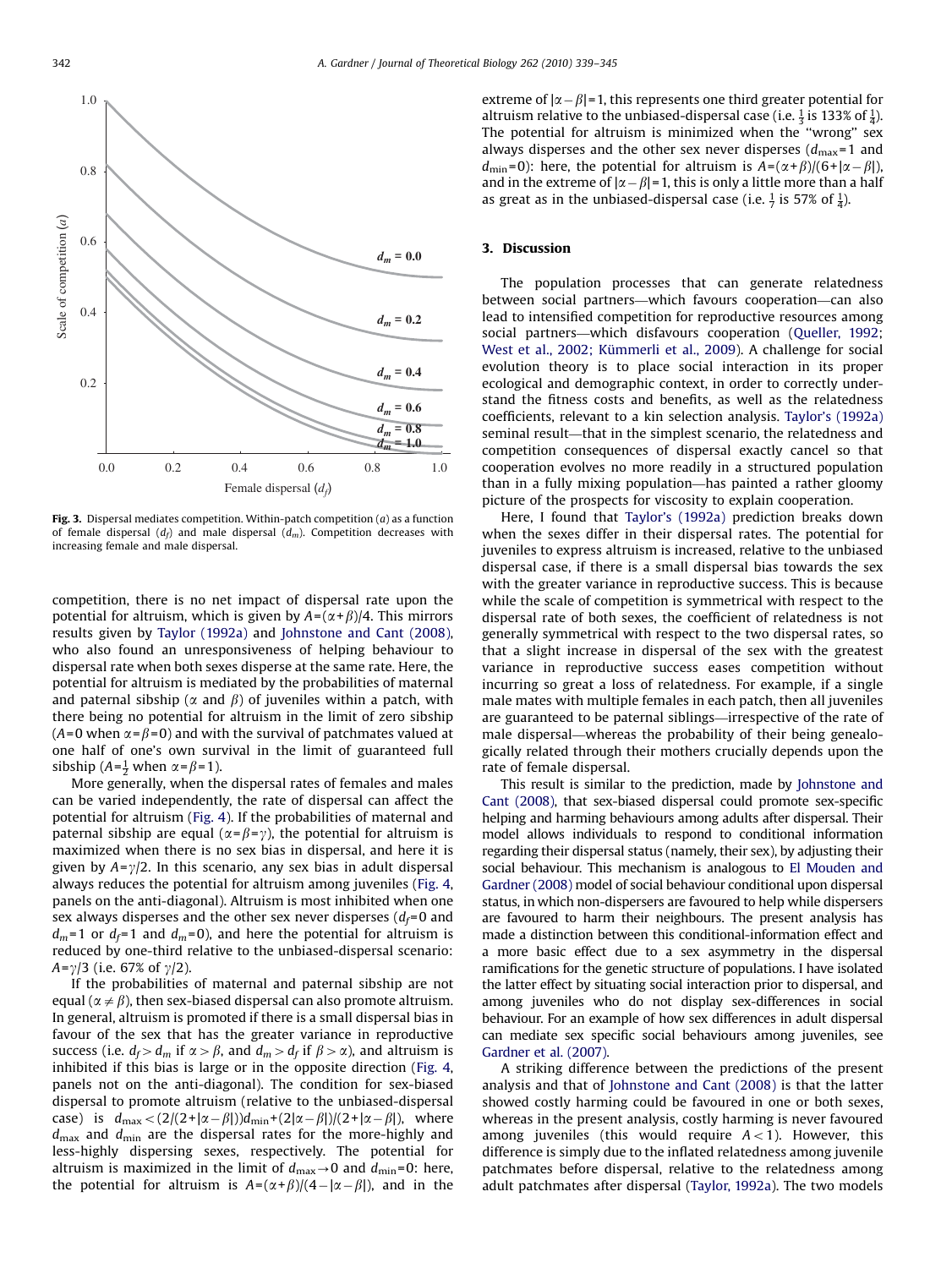<span id="page-4-0"></span>

Fig. 4. Sex-biased dispersal mediates the evolution of altruism. Contour plots of the potential for altruism  $(A)$  as a function of female dispersal  $(d_{\epsilon})$  abscissae), male dispersal ( $d_m$ ; ordinates), the probabilities of maternal sibship (x; columns) and paternal sibship ( $\beta$ ; rows) among social partners, on a scale from 0 (black) to  $\frac{1}{2}$  (white). The dashed line marks  $A = (\alpha + \beta)/4$ , the level of altruism that is predicted under unbiased dispersal  $(d_f = d_m = d)$ . Sex-biased dispersal may promote altruism (area enclosed by dashed line) or inhibit altruism (area outwith dashed line). Altruism is promoted if there is a small dispersal bias towards the sex with the greater variance in reproductive success, and altruism is inhibited if the bias is large or in the opposite direction.

differ in several other ways. For clarity, and in order to fully isolate the impact of sex-biased dispersal upon social behaviour of juveniles, several features of [Johnstone and Cant \(2008\)](#page-6-0) model have been removed from the present analysis. These include overlapping generations (see also [Taylor and Irwin, 2000](#page-6-0) and [Irwin and Taylor, 2001](#page-6-0)), biased sex ratios and a mortality cost of dispersal. The present analysis is more general in one respect: by describing the probabilities of maternal and paternal sibship directly, the present analysis allows for any degree of reproductive skew among breeding adults, not considered by [Johnstone and](#page-6-0) [Cant \(2008\)](#page-6-0).

The aim of the present study has been to provide a simple illustration of how sex-biased dispersal can decouple genetic relatedness and scale of competition, so that cooperation can be relatively favoured in viscous populations. The model has been developed without any particular species in mind, and the sexbiased-dispersal effect is expected to manifest at all life history stages—not just among juveniles. However, the model does generate a number of readily testable predictions for juvenile cooperation. Typically, males are the sex with the greater variance in reproductive success, so a simple comparative test of theory could be performed by seeing if there is any tendency for species exhibiting a small degree of male-biased dispersal to have greater cooperation among juveniles than species exhibiting a small degree of female-biased dispersal. More generally, species with extreme sex-bias in dispersal (i.e. dispersal by virtually all individuals of one sex, and virtually no individuals of the other sex) are predicted to exhibit lower levels of juvenile cooperation than otherwise similar species in which the sexes disperse at approximately equal rates. Juvenile cooperation may include striking behaviours such as collective begging (e.g. [Bell, 2007\)](#page-6-0), as well as a simple reduction in investment into competition for limiting resources.

There is scope for future theoretical extension of the present model. Especially useful for proper testing of theory will be the development of models that are more tailored to the specific biology of particular study organisms. In addition, analogous to theory that has shown that the impact of dispersal upon sex allocation can itself mediate the evolution of dispersal rates ([Leturque and Rousset, 2003](#page-6-0); [Wild and Taylor, 2004](#page-6-0); [Wild et al.,](#page-6-0) [2006\)](#page-6-0), there is an interesting possibility that juvenile social behaviour could drive the evolution of sex-biased dispersal. In general, understanding the feedback between social evolution and population demography presents a major challenge for the future.

#### Acknowledgements

I thank J. Alpedrinha and A. Griffin for discussion and comments on the manuscript, and the Royal Society for funding.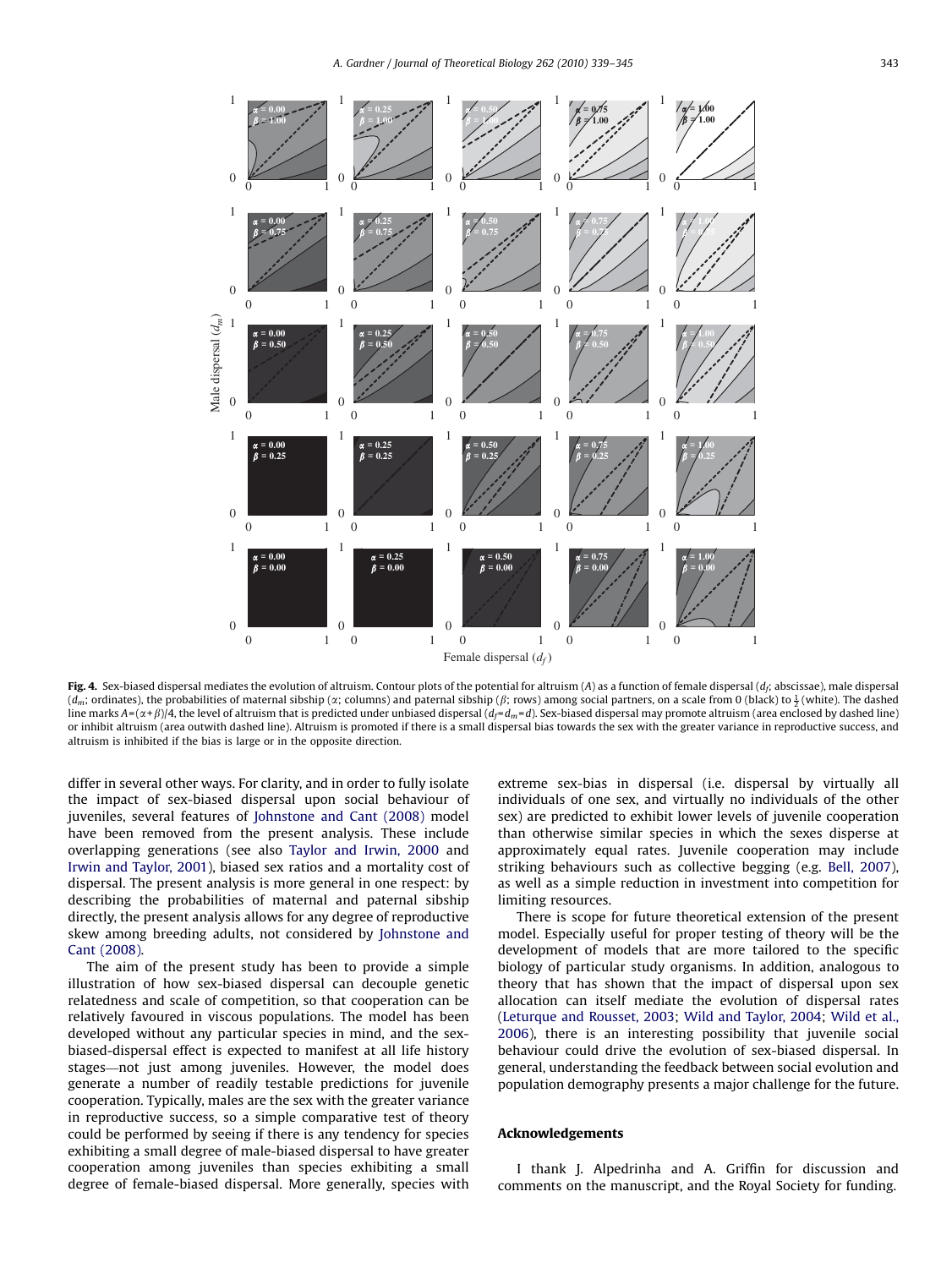#### Appendix A

#### A.1. Fitness function

Here I derive the fitness function given in Eq. (1) of the main text. It is helpful to treat fitness effects for males and females separately. If the individual is female, then her expected fitness can be written as the product of her probability of survival to adulthood and her expected breeding success conditional upon surviving. I assume that the total breeding success on a patch is independent of the number of individuals striving for a breeding position (a form of inelastic regulation; [Taylor, 1992b\)](#page-6-0), hence a surviving female's expected reproductive success is inversely proportional to the relative number of other survivors on her patch, which is  $(1-d_f)S(y, y)$ + $d_fS(z, z)$  if she did not disperse, and  $S(z, z)$  if she did disperse. Hence, her expected fitness is

$$
w_f = S(x, y) \left( (1 - d_f) \frac{k}{(1 - d_f)S(y, y) + d_f S(z, z)} + d_f \frac{k}{S(z, z)} \right),
$$
 (A1)

where  $k$  is a constant of proportionality. Note that I make no assumption about the number of females successfully breeding on the patch, nor how they share this reproductive success. The average fitness of all females is  $\overline{w} = k$ , and hence the expected fitness of the juvenile female relative to the average for her class is  $W_f = w_f / \overline{w}_f$ , or

$$
W_f = S(x, y) \left( \frac{1 - d_f}{(1 - d_f)S(y, y) + d_f S(z, z)} + \frac{d_f}{S(z, z)} \right).
$$
 (A2)

The expected fitness of a juvenile male is given by the product of his probability of survival and his expected breeding success conditional upon his survival. His breeding success is given by his mating success and the contribution of his mating partners to the patch's next generation of juveniles. His expected mating success is simply the ratio of adult females to adult males within the patch, which is  $[(1-d_f)S(y, y)+d_fS(z, z)]/[(1-d_m)S(y, y)+d_mS(z, z)]$ if he remains on his natal patch, and 1 if he dispersed to a new patch. Hence, his expected fitness can be written as

$$
w_m = S(x, y) \left( (1 - d_m) \frac{(1 - d_f)S(y, y) + d_f S(z, z)}{(1 - d_m)S(y, y) + d_m S(z, z)} \frac{k}{(1 - d_f)S(y, y) + d_f S(z, z)} + d_m \frac{k}{S(z, z)} \right)
$$
  
=  $S(x, y) \left( (1 - d_m) \frac{k}{(1 - d_m)S(y, y) + d_m S(z, z)} + d_m \frac{k}{S(z, z)} \right)$ . (A3)

The average fitness of juvenile males is  $\overline{w}_m = k$ , hence the expected fitness of the juvenile male relative to the average for his class is  $W_m = w_m/\overline{w}_m$ , or

$$
W_m = S(x, y) \left( (1 - d_m) \frac{1}{(1 - d_m)S(y, y) + d_m S(z, z)} + d_m \frac{1}{S(z, z)} \right). \tag{A4}
$$

A gene is favoured by natural selection if it increases the average fitness of its bearers. The correct ''average'' is the expected relative fitness of an individual drawn at random from a population, the probability that it is drawn from a particular class being equal to that class's reproductive value (its asymptotic genetic contribution to future generations; [Fisher, 1930;](#page-6-0) [Price and Smith, 1972;](#page-6-0) [Taylor, 1990, 1996\)](#page-6-0). In this case, average fitness over all juveniles is  $W = c_f W_f + c_m W_m$ , where  $c_f$  and  $c_m$  are the class reproductive values of females and males, respectively. For diploids, these values are given by  $c_f = c_m = \frac{1}{2}$ , and substituting Eqs. (A2) and (A4) into this definition for average fitness obtains Eq. (1) of the main text.

#### A.2. Hamilton's rule

I assume that genetic variation is segregating at a locus controlling the helping behaviour. A gene chosen at random from this locus can be assigned a genic value g, and an additive genetic "breeding" value for helping  $\tilde{g}$  can be defined for an individual, by taking the average of its two genic values. Natural selection acts to increase the average genic/breeding value for the population  $\bar{g}$ when larger genic values are associated with greater expected fitness. Assuming vanishing genetic variation, this gives a condition for increase  $dW/dg > 0$ . This derivative may be expanded as follows:

$$
\frac{dW}{dg} = \frac{\partial W}{\partial x} \frac{dx}{d\tilde{g}} \frac{d\tilde{g}}{dg} + \frac{\partial W}{\partial y} \frac{dy}{d\tilde{g}'} \frac{d\tilde{g}'}{dg},
$$
(A5)

where  $\tilde{g}$  denotes the average breeding value of an individual's social partners, where the genotype–phenotype map  $dx/d\tilde{g} = dy/d\tilde{g}'$  can be set to unity, and where all derivatives and partial derivatives are evaluated at  $x=y=z$  [\(Taylor and Frank,](#page-6-0) [1996](#page-6-0); [Frank, 1997, 1998](#page-6-0); [Taylor et al., 2007](#page-6-0)). The derivatives  $d\tilde{g}/dg$ and  $d\tilde{g}'/dg$  are equal to the coefficients of consanguinity of an individual to itself and of an individual to its social partner, respectively. These may be denoted  $p$  and  $p'$ . Hence, Eq. (A5) can be re-written as

$$
\frac{dW}{dg} = p\left(\frac{\partial W}{\partial x} + \frac{\partial W}{\partial y} \frac{p'}{p}\right) = p(-C + Br),\tag{A6}
$$

where  $-C = \partial W/\partial x$  is the direct fitness cost of increased helping,  $B = \partial W/\partial y$  is the indirect fitness benefit of receiving help from neighbours, and  $r = p'/p$  is the kin selection coefficient of relatedness of juvenile patchmates. Thus, the condition for increase is [Hamilton's \(1963, 1964, 1970\)](#page-6-0) rule  $-C+Br > 0$ .

From Eq. (1), we have  

$$
-C = -c/S,
$$
 (A7)

and

$$
B = \left(b - \frac{(1 - d_f)^2 + (1 - d_m)^2}{2}(b - c)\right) / S, \tag{A8}
$$

where  $-c$  is the partial derivative of S with respect to its first argument, and  $b$  is the partial derivative of  $S$  with respect to its second argument, both evaluated at  $x=y=z$ . Hence,  $B>0$  and  $C > 0$ , which means that helping is formally an altruistic trait ([Hamilton, 1964;](#page-6-0) [West et al., 2007b](#page-6-0)).

The condition for increase  $-C+Br > 0$  can be rearranged into the form:

$$
\frac{c}{b} < \frac{r - ar}{1 - ar},\tag{A9}
$$

where  $a = [(1-d_f)^2 + (1-d_m)^2]/2$ . I reproduce this condition as inequality (2) in the main text. The relatedness coefficient can be expressed in terms of model parameters by calculating its component coefficients of consanguinity (Malé[cot, 1948](#page-6-0); [Taylor,](#page-6-0) [1992a;](#page-6-0) [Rousset, 2004](#page-6-0)). The consanguinity of a juvenile to itself can be written as  $p=(1+\phi)/2$ , where  $\phi$  is the inbredness of that juvenile (the consanguinity of its parents), and is itself given by  $\phi = (1 - d_f)(1 - d_m)p'$ , i.e. the probability that both parents were previously juveniles on same patch times the consanguinity of juvenile patchmates. The consanguinity of juvenile patchmates is in turn given by: the probability that both randomly chosen genes are maternal  $(\frac{1}{4})$  times the probability that they share the same mother  $(\alpha)$  times the consanguinity of the mother to herself  $(p)$ , plus the probability that they do not share the same mother  $(1 - \alpha)$  times the expected consanguinity of their mothers  $((1-d_f)^2 p')$ ; plus the probability that one of the randomly chosen genes is maternal and the other is paternal  $(\frac{1}{2})$  times the